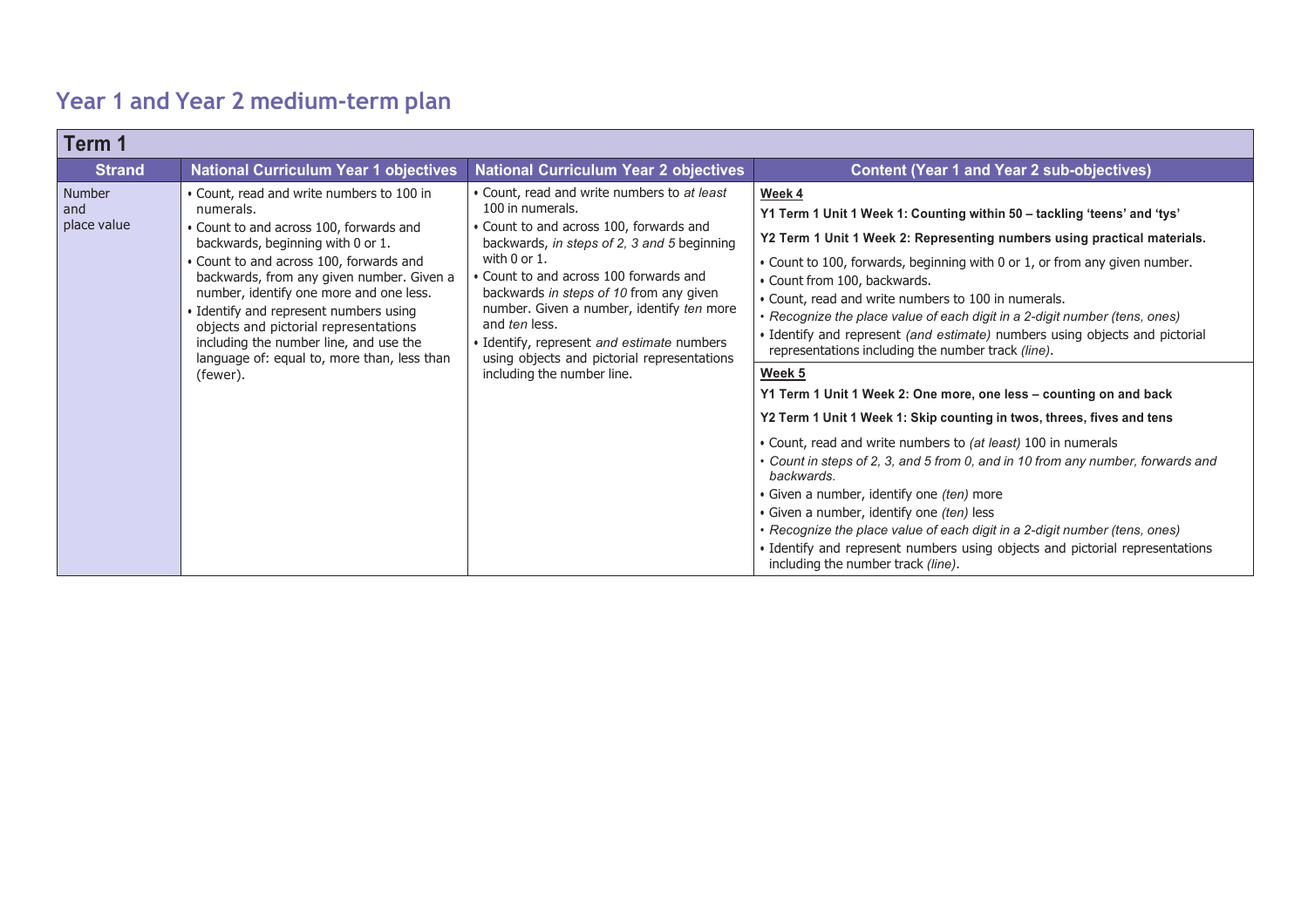| <b>Strand</b>                      | <b>National Curriculum Year 1 objectives</b>                                                                                                                                                                                                                                                                                                                                                        | <b>National Curriculum Year 2 objectives</b>                                                                                                                                                                                                                                                                                                                                                                                                                                                                                                                                                                                                                                                                                                                                                                                                                                                                                      | <b>Content (Year 1 and Year 2 sub-objectives)</b>                                                                                                                                                                                                                                                                                                                                                                                                                                                                                                                                                                                                                                                                                                                                                                                                                                                                                                                                                                                                                                                                                                                                                                                                                                                                                                                                                                                                                                                                                                                                                                                                                                                                                             |
|------------------------------------|-----------------------------------------------------------------------------------------------------------------------------------------------------------------------------------------------------------------------------------------------------------------------------------------------------------------------------------------------------------------------------------------------------|-----------------------------------------------------------------------------------------------------------------------------------------------------------------------------------------------------------------------------------------------------------------------------------------------------------------------------------------------------------------------------------------------------------------------------------------------------------------------------------------------------------------------------------------------------------------------------------------------------------------------------------------------------------------------------------------------------------------------------------------------------------------------------------------------------------------------------------------------------------------------------------------------------------------------------------|-----------------------------------------------------------------------------------------------------------------------------------------------------------------------------------------------------------------------------------------------------------------------------------------------------------------------------------------------------------------------------------------------------------------------------------------------------------------------------------------------------------------------------------------------------------------------------------------------------------------------------------------------------------------------------------------------------------------------------------------------------------------------------------------------------------------------------------------------------------------------------------------------------------------------------------------------------------------------------------------------------------------------------------------------------------------------------------------------------------------------------------------------------------------------------------------------------------------------------------------------------------------------------------------------------------------------------------------------------------------------------------------------------------------------------------------------------------------------------------------------------------------------------------------------------------------------------------------------------------------------------------------------------------------------------------------------------------------------------------------------|
| <b>Addition</b><br>and subtraction | • Represent and use number bonds and<br>related subtraction facts within 20<br>• Add and subtract numbers using concrete<br>and pictorial representations including<br>1-digit and 2-digit numbers to 20, including<br>zero.<br>Solve problems that involve addition and<br>subtraction, using concrete objects and<br>pictorial representations, and missing<br>number problems such as $7 = -9$ . | • Represent, recall and use number bonds and<br>related subtraction facts within 20 fluently,<br>and use related facts up to 100.<br>• Add and subtract numbers using concrete<br>objects, pictorial representations, and<br>mentally, including: a 2-digit number and<br>ones; a 2-digit number and tens; two 2-digit<br>numbers; adding three 1-digit numbers.<br>· Solve problems with addition and<br>subtraction: using concrete objects and<br>pictorial representations, including those<br>involving numbers, quantities and measures;<br>applying their increasing knowledge of<br>mental and written methods.<br>• Show that addition of two numbers can<br>be done in any order (commutative) and<br>subtraction of one number from another<br>cannot.<br>· Recognize and use the inverse relationship<br>between addition and subtraction and use<br>this to check calculations and solve missing<br>number problems. | Week 6<br>Y1 Term 1 Unit 2 Week 3: Introducing part-part-whole situations<br>Y2 Term 1 Unit 2 Week 3: Representing simple addition and subtraction number<br>sentences<br>• Add 1-digit numbers to 10.<br>· Solve one-step problems that involve addition, using concrete objects and<br>pictorial representations and numbers to 10.<br>• Add three 1-digit numbers using concrete objects, pictorial representations, and<br>mentally.<br>• Add a 2-digit number and ones using concrete objects, pictorial representations,<br>and mentally.<br>Week 7<br>Y1 Term 1 Unit 2 Week 4: Part-part whole situations for addition<br>Y2 Term 1 Unit 2 Week 4: Addition and subtraction within and to 20 (addition<br>focus)<br>• Represent and use number bonds within 10.<br>· Solve one-step problems that involve addition using concrete objects and<br>pictorial representations and numbers to 10.<br>· Represent and use number bonds within 20.<br>· Recall and use addition facts to 20 fluently.<br>• Show that addition of two numbers can be done in any order (commutative).<br>Week 8<br>Y1 Term 1 Unit 2 Week 5: Part-part-whole situations for subtraction<br>Y1 Term 1 Unit 2 Week 4: Addition and subtraction within and to 20 (subtraction<br>focus)<br>• Represent and use number bonds within 10.<br>• Represent and use subtraction facts within 10.<br>· Solve one-step problems that involve addition using concrete objects and<br>pictorial representations and numbers to 10.<br>• Represent and use number bonds within 20.<br>· Recall and use subtraction facts to 20 fluently.<br>· Show that addition of two numbers can be done in any order (commutative) and<br>subtraction of one number from another cannot. |
|                                    |                                                                                                                                                                                                                                                                                                                                                                                                     |                                                                                                                                                                                                                                                                                                                                                                                                                                                                                                                                                                                                                                                                                                                                                                                                                                                                                                                                   | · Recognize and use the inverse relationship between addition and subtraction and<br>use this to solve missing number problems.                                                                                                                                                                                                                                                                                                                                                                                                                                                                                                                                                                                                                                                                                                                                                                                                                                                                                                                                                                                                                                                                                                                                                                                                                                                                                                                                                                                                                                                                                                                                                                                                               |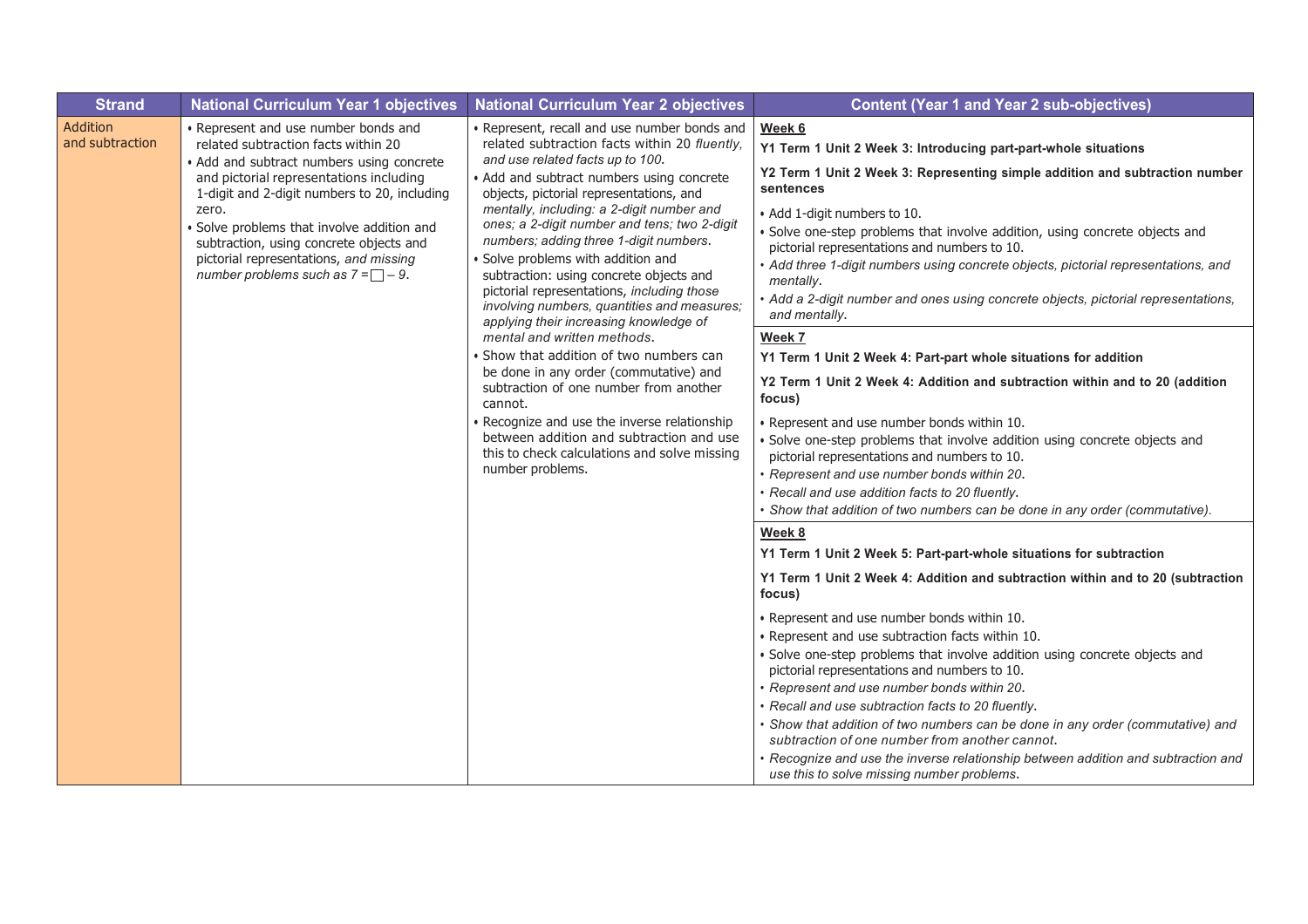| <b>Strand</b>                  | <b>National Curriculum Year 1 objectives</b>                                                                                                                                                                                                                                                                                                                                                                                                                                                                                   | <b>National Curriculum Year 2 objectives</b>                                                                                                                                                                                                                                                                                                                                    | <b>Content (Year 1 and Year 2 sub-objectives)</b>                                                                                                                                                                                                                                                                                                                                                                                                                                                                                                                                                                               |
|--------------------------------|--------------------------------------------------------------------------------------------------------------------------------------------------------------------------------------------------------------------------------------------------------------------------------------------------------------------------------------------------------------------------------------------------------------------------------------------------------------------------------------------------------------------------------|---------------------------------------------------------------------------------------------------------------------------------------------------------------------------------------------------------------------------------------------------------------------------------------------------------------------------------------------------------------------------------|---------------------------------------------------------------------------------------------------------------------------------------------------------------------------------------------------------------------------------------------------------------------------------------------------------------------------------------------------------------------------------------------------------------------------------------------------------------------------------------------------------------------------------------------------------------------------------------------------------------------------------|
| <b>Measurement</b>             | • Compare, describe and solve practical<br>problems for:<br>o lengths and heights (for example,<br>long/short, longer/shorter, tall/short,<br>double/half).<br>• Measure and begin to record the following:<br>o lengths and heights.<br>· Sequence events in chronological order<br>using language (for example, before and<br>after, next, first, today, yesterday, tomorrow,<br>morning, afternoon and evening).<br>Recognize and use language relating to<br>dates including days of the week, weeks,<br>months and years. | • Choose and use appropriate standard<br>units to estimate and measure<br>length/height in any direction (m/cm); mass<br>(kg/g); temperature (°C); capacity (litres/ml)<br>to the nearest appropriate unit, using rulers,<br>scales, thermometers and measuring vessels.<br>Compare and order lengths, mass,<br>volume/capacity and record the results using<br>$> <$ and $=$ . | Week 9<br>Y1 Term 1 Unit 5 Week 10: Describe and compare lengths and heights<br>Y2 Term 1 Unit 6 Week 11: Measuring, comparing and ordering using non-<br>standard and standard units (measuring focus)<br>· Compare, describe and solve practical problems for lengths and heights (for<br>example, higher/lower, long/short, longer/shorter, tall/short, taller/shorter,<br>double/half).<br>• Measure and begin to record lengths and heights.<br>• Understand why we need standard units when measuring.<br>· Read scales to the nearest appropriate unit.<br>Week 10<br>Y1 Term 1 Unit 5 Week 11: Put events in time order |
|                                |                                                                                                                                                                                                                                                                                                                                                                                                                                                                                                                                |                                                                                                                                                                                                                                                                                                                                                                                 | Y2 Term 1 Unit 6 Week 12: Measuring, comparing and ordering using non-<br>standard and standard units (comparing and ordering focus)<br>· Sequence events in chronological order using language (or example, before and<br>after, next, first, today, yesterday, tomorrow, morning, afternoon and evening).<br>• Compare and order lengths, mass, volume/capacity and record the results using<br>$\geq$ , $\lt$ and $\equiv$ .                                                                                                                                                                                                 |
| Multiplication and<br>division | Solve one-step problems involving<br>multiplication and division, by calculating<br>the answer using concrete objects, pictorial<br>representations and arrays with the support<br>of the teacher.                                                                                                                                                                                                                                                                                                                             | Recall and use multiplication and division<br>facts for the 2, 5 and 10 multiplication tables,<br>including recognizing odd and even numbers.<br>Solve problems involving multiplication and<br>division, using materials, arrays, repeated<br>addition, mental methods, and multiplication<br>and division facts, including problems in<br>contexts.                           | Week 11<br>Y1 Term 1 Unit 6 Week 12: Solve equal groups problems practically<br>Y2 Term 1 Unit 3 Week 5: Multiplication as repeated addition<br>· Solve one-step problems involving multiplication by calculating the answer<br>using concrete objects.<br>· Recall and use multiplication facts for the 2 multiplication table, and begin<br>practising counting in threes.<br>• Recall and use multiplication facts for the 5 and 10 multiplication tables.<br>Recognize odd and even numbers.                                                                                                                                |
|                                |                                                                                                                                                                                                                                                                                                                                                                                                                                                                                                                                |                                                                                                                                                                                                                                                                                                                                                                                 | Week 12<br>Y1 Term 1 Unit 6 Week 13: Solve sharing or equal groups problems practically<br>Y2 Term 1 Unit 3 Week 6: Missing number problems<br>· Solve one-step problems involving division, by calculating the answer using<br>concrete objects.<br>· Recall and use multiplication and division facts for the 2 multiplication table, and<br>begin practising counting in threes.<br>Recall and use multiplication and division facts for the 5 and 10 multiplication<br>tables.<br>Solve problems involving multiplication and division, using materials and arrays,<br>including problems in contexts.                      |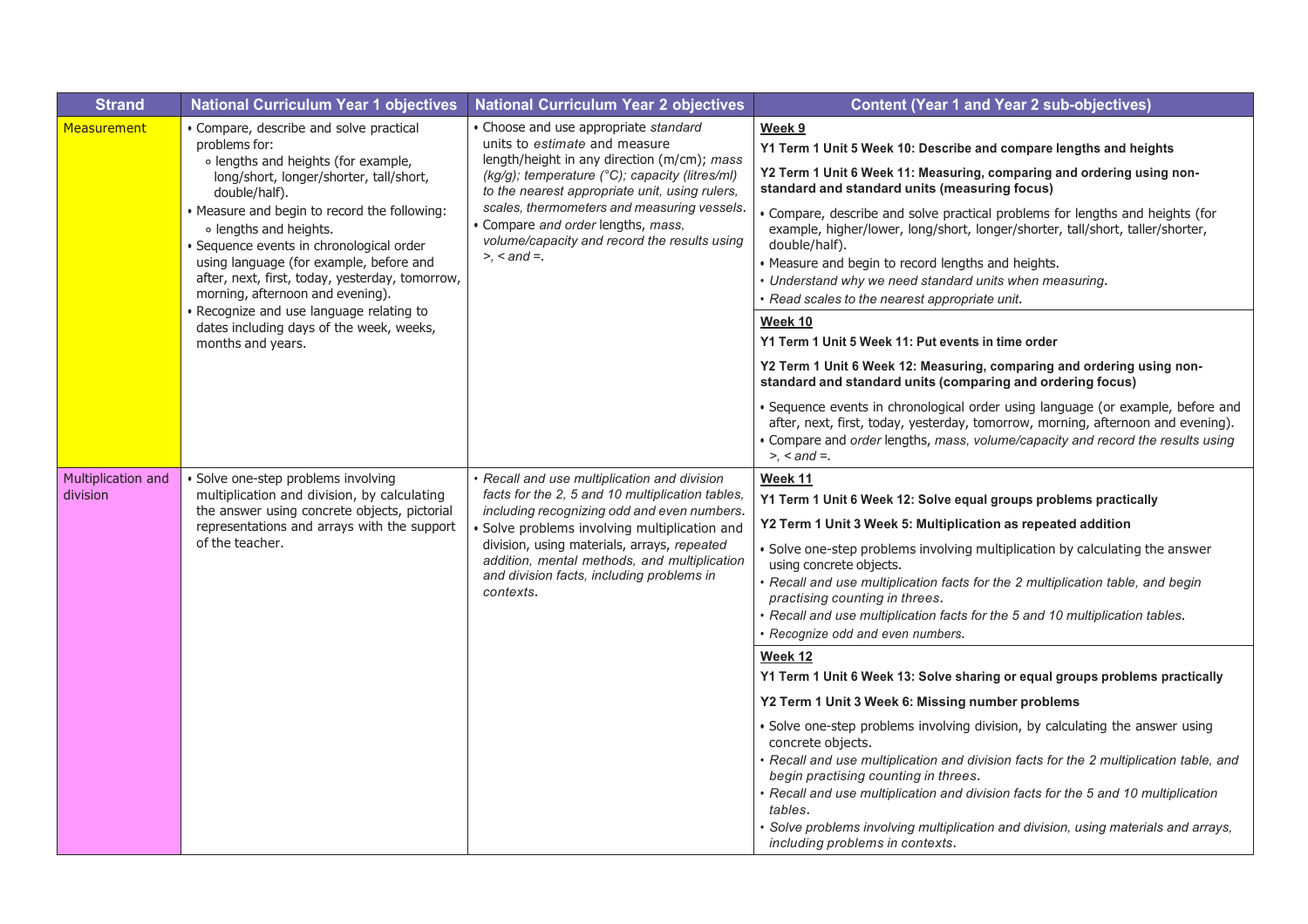| <b>Strand</b>                          | <b>National Curriculum Year 1 objectives</b>                                                                                                                                                                                                                                                                                                                                                                                                                                                 | <b>National Curriculum Year 2 objectives</b>                                                                                                                                                                                                                                                                                                                                                                                                                                                                                           | <b>Content (Year 1 and Year 2 sub-objectives)</b>                                                                                                                                                                                                                                                                                                                                                                                                                                                                                                                                                                        |
|----------------------------------------|----------------------------------------------------------------------------------------------------------------------------------------------------------------------------------------------------------------------------------------------------------------------------------------------------------------------------------------------------------------------------------------------------------------------------------------------------------------------------------------------|----------------------------------------------------------------------------------------------------------------------------------------------------------------------------------------------------------------------------------------------------------------------------------------------------------------------------------------------------------------------------------------------------------------------------------------------------------------------------------------------------------------------------------------|--------------------------------------------------------------------------------------------------------------------------------------------------------------------------------------------------------------------------------------------------------------------------------------------------------------------------------------------------------------------------------------------------------------------------------------------------------------------------------------------------------------------------------------------------------------------------------------------------------------------------|
| Addition<br>and subtraction            | · Read, write and interpret mathematical<br>statements involving addition $(+)$ ,<br>subtraction<br>$\bullet$ (-) and equals (=) signs.<br>• Represent and use number bonds and<br>related subtraction facts within 20.<br>• Add and subtract 1-digit and 2-digit<br>numbers to 20, including zero.<br>Solve one-step problems that involve<br>addition and subtraction, using concrete<br>objects and pictorial representations, and<br>missing number problems such as $7 = \square - 9$ . | · Solve problems with addition and<br>subtraction using concrete objects and<br>pictorial representations, including<br>those involving numbers, quantities<br>and measures; applying their increasing<br>knowledge of mental and written methods.<br>Show that addition of two numbers can<br>be done in any order (commutative) and<br>subtraction of one number from another<br>cannot.<br>· Recognize and use the inverse relationship<br>between addition and subtraction and use<br>this to check calculations and solve missing | Week 13<br>Y1 Term 1 Unit 4 Week 8: Addition facts<br>Y2 Term 1 Unit 4 Week 7: Reasoning about addition and subtraction in the<br>concrete and the pictorial<br>• Represent and use number bonds within 10.<br>. Read, write and interpret mathematical statements involving addition (+) and<br>equals $(=)$ signs.<br>· Solve one-step problems that involve addition, using concrete objects and<br>pictorial representations and numbers to 10.<br>Solve problems with addition and subtraction using concrete objects and pictorial<br>representations, including those involving numbers, quantities and measures. |
|                                        |                                                                                                                                                                                                                                                                                                                                                                                                                                                                                              | number problems.                                                                                                                                                                                                                                                                                                                                                                                                                                                                                                                       | Y1 Term 1 Unit 4 Week 9: Subtraction facts<br>Y2 Term 1 Unit 4 Week 8: Reasoning about addition and subtraction in the<br>abstract                                                                                                                                                                                                                                                                                                                                                                                                                                                                                       |
|                                        |                                                                                                                                                                                                                                                                                                                                                                                                                                                                                              |                                                                                                                                                                                                                                                                                                                                                                                                                                                                                                                                        | • Represent and use subtraction facts within 10.<br>• Read, write and interpret mathematical statements involving subtraction $(-)$<br>and equals $(=)$ signs.<br>· Subtract 1-digit numbers to 10.<br>· Solve one-step problems that involve subtraction, using concrete objects and<br>pictorial representations and numbers to 10.<br>· Recognize and use the inverse relationship between addition and subtraction and<br>use this to solve missing number problems.                                                                                                                                                 |
| Fractions                              | Recognize, find and name a half as one<br>of two equal parts of an object, shape or<br>quantity.<br>Recognize, find and name a quarter as one<br>of four equal parts of an object, shape or<br>quantity.                                                                                                                                                                                                                                                                                     | · Recognize, find, name and write fractions 1/4,<br>34 and 34 of a length, shape, set of objects or<br>quantity.<br>Write simple fractions, for example, $\frac{1}{2}$ of 6 =<br>3 and recognize the equivalence of ¥ and 1/2.                                                                                                                                                                                                                                                                                                         | Week 14<br>Y1 Term 2 Unit 10 Week 6: What does a half or a quarter look and feel like?<br>(shape focus)<br>Y2 Term 1 Unit 5 Week 9: Recognizing and finding unit and non-unit fractions<br>• Recognize, find and name a half as one of two equal parts of a shape or<br>quantity.<br>• Recognize, find and name a quarter as one of four equal parts of a shape or<br>quantity<br>. Recognize, find, name and write fractions 1/4, 1/2 and 3/4 of a length, shape, set of<br>objects or quantity.                                                                                                                        |
| Year 1 and Year 2   Mixed age planning |                                                                                                                                                                                                                                                                                                                                                                                                                                                                                              |                                                                                                                                                                                                                                                                                                                                                                                                                                                                                                                                        | Y1 Term 2 Unit 10 Week 6: What does a half or a quarter look and feel like?<br>(extend to consider objects and quantities)<br>Y2 Term 1t Unit 5 Week 10: Representing fractions to solve problems<br>• Recognize, find and name a half as one of two equal parts of an object, shape or<br>quantity.<br>• Recognize, find and name a quarter as one of four equal parts of an object,<br>shape or quantity.<br>© Oxford University Press 2021<br>• Write simple fractions, for example $\frac{1}{2}$ of 6 = 3.                                                                                                           |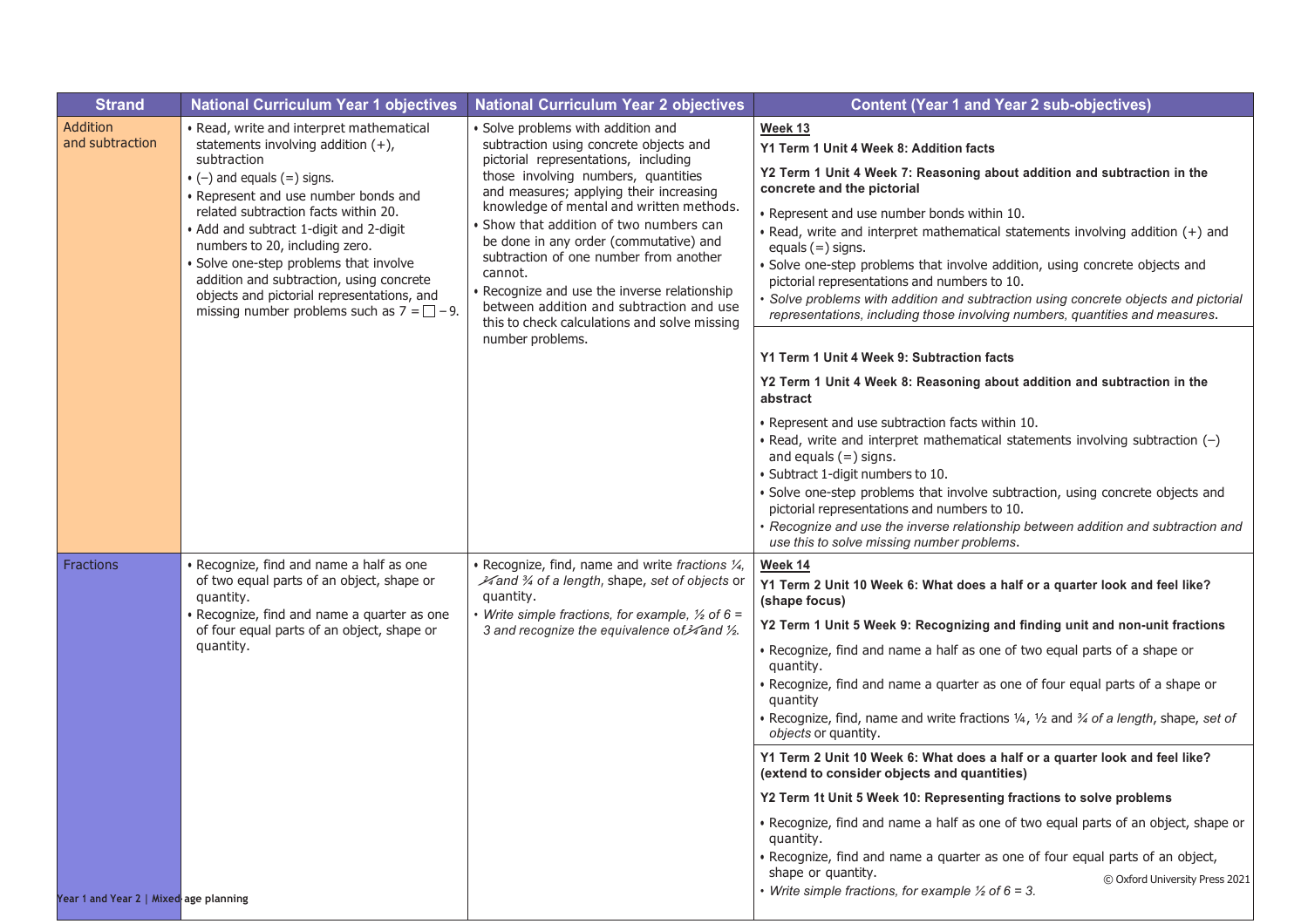| Term <sub>2</sub>            |                                                                                                                                                                                                                                                                                                                                                                                                                                                                                                                                                    |                                                          |                                                                                                                                                                                                                                                                                                                                                                                                                                                                                                                                                                                                                                                                                                                                         |
|------------------------------|----------------------------------------------------------------------------------------------------------------------------------------------------------------------------------------------------------------------------------------------------------------------------------------------------------------------------------------------------------------------------------------------------------------------------------------------------------------------------------------------------------------------------------------------------|----------------------------------------------------------|-----------------------------------------------------------------------------------------------------------------------------------------------------------------------------------------------------------------------------------------------------------------------------------------------------------------------------------------------------------------------------------------------------------------------------------------------------------------------------------------------------------------------------------------------------------------------------------------------------------------------------------------------------------------------------------------------------------------------------------------|
| <b>Strand</b>                | <b>National Curriculum Year 1 objectives</b>                                                                                                                                                                                                                                                                                                                                                                                                                                                                                                       | <b>National Curriculum Year 2 objectives</b>             | <b>Content (Year 1 and Year 2 sub-objectives)</b>                                                                                                                                                                                                                                                                                                                                                                                                                                                                                                                                                                                                                                                                                       |
| Number<br>and<br>place value | • Count to and across 100, forwards and<br>backwards, beginning with 0 or 1, or from<br>any given number.<br>• Count, read and write numbers to 100 in<br>numerals; count in multiples of twos, fives<br>and tens.<br>• Given a number, identify one more and one<br>less.<br>• Identify and represent numbers using<br>objects and pictorial representations<br>including the number line, and use the<br>language of: equal to, more than, less than<br>(fewer), most, least.<br>• Read and write numbers from 1 to 20 in<br>numerals and words. | • Use place value and number facts to solve<br>problems. | Week 1<br>Y1 Term 2 Unit 7 Week 1: Developing flexible counting and ordering to 100<br>Y2 Term 2 Unit 7 Week 1: Model the problem (fluency through problem solving)<br>· Given a number, identify one more.<br>· Given a number, identify one less.<br>• Read and write numbers from 1 to 20 in words.<br>. Count to and across 100, forwards, beginning from any given number.<br>• Count back from any given number up to 100.<br>• Count in multiples of twos, fives and tens.<br>• Identify and represent numbers using objects and pictorial representations<br>including the number line.<br>• Use the language of: equal to, more than, less than (fewer), most, least.<br>• Use place value and number facts to solve problems. |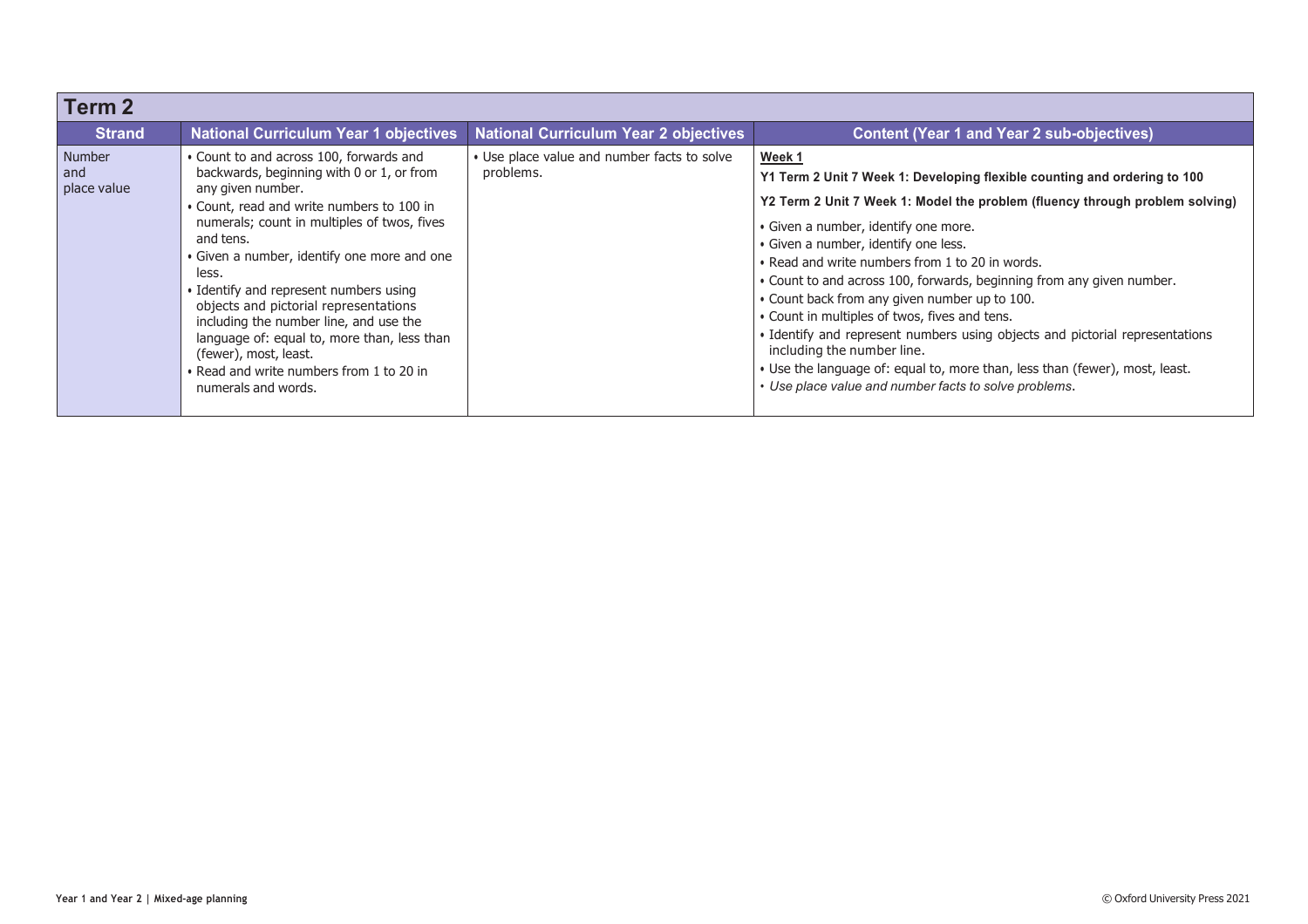| <b>Strand</b>                          | <b>National Curriculum Year 1 objectives</b>                                                                                                                                                                                                                                                                                                                                                                                                                                                   | <b>National Curriculum Year 2 objectives</b>                                                                                                                                                                                                                                                                                                                                                                                                                                                                                                                                                                                                                                                                                                                                                                                                                                                              | <b>Content (Year 1 and Year 2 sub-objectives)</b>                                                                                                                                                                                                                                                                                                                                                                                                                                                                                                                                                                                                                                                                                                                                                                                                                                                                                                                                                                                                                                                                                                                                                                                                                                                                                                                                                                                                                                                                                                                                                                                                                                                                                                                                                                                                                                                                      |
|----------------------------------------|------------------------------------------------------------------------------------------------------------------------------------------------------------------------------------------------------------------------------------------------------------------------------------------------------------------------------------------------------------------------------------------------------------------------------------------------------------------------------------------------|-----------------------------------------------------------------------------------------------------------------------------------------------------------------------------------------------------------------------------------------------------------------------------------------------------------------------------------------------------------------------------------------------------------------------------------------------------------------------------------------------------------------------------------------------------------------------------------------------------------------------------------------------------------------------------------------------------------------------------------------------------------------------------------------------------------------------------------------------------------------------------------------------------------|------------------------------------------------------------------------------------------------------------------------------------------------------------------------------------------------------------------------------------------------------------------------------------------------------------------------------------------------------------------------------------------------------------------------------------------------------------------------------------------------------------------------------------------------------------------------------------------------------------------------------------------------------------------------------------------------------------------------------------------------------------------------------------------------------------------------------------------------------------------------------------------------------------------------------------------------------------------------------------------------------------------------------------------------------------------------------------------------------------------------------------------------------------------------------------------------------------------------------------------------------------------------------------------------------------------------------------------------------------------------------------------------------------------------------------------------------------------------------------------------------------------------------------------------------------------------------------------------------------------------------------------------------------------------------------------------------------------------------------------------------------------------------------------------------------------------------------------------------------------------------------------------------------------------|
| Addition<br>and<br>subtraction         | • Read, write and interpret mathematical<br>statements involving addition $(+)$ ,<br>subtraction<br>$\bullet$ (-) and equals (=) signs.<br>• Represent and use number bonds and<br>related subtraction facts within 20.<br>• Add and subtract 1-digit and 2-digit<br>numbers to 20, including zero.<br>· Solve one-step problems that involve<br>addition and subtraction, using concrete<br>objects and pictorial representations, and<br>missing number problems such as $7 = \square - 9$ . | • Solve problems with addition and<br>subtraction: using concrete objects and<br>pictorial representations, including those<br>involving numbers, quantities and measures;<br>applying their increasing knowledge of<br>mental and written methods.<br>Add and subtract numbers using concrete<br>objects, pictorial representations, and<br>mentally, including: a 2-digit number and<br>ones; a 2-digit number and tens; two 2-digit<br>numbers; adding three 1-digit numbers.<br>Recall and use addition and subtraction<br>facts to 20 fluently, and derive and use<br>related facts up to 100.<br>Show that addition of two numbers can<br>be done in any order (commutative) and<br>subtraction of one number from another<br>cannot.<br>Recognize and use the inverse relationship<br>between addition and subtraction and use<br>this to check calculations and solve missing<br>number problems. | Week <sub>2</sub><br>Y1 Term 2 Unit 9 Week 3: Adding and subtracting to and from teens by bridging 10<br>Y2 Term 2 Unit 8 Week 2: Add pairs of multiples of 10 to 100<br>• Add and subtract 1-digit and 2-digit numbers to 20.<br>• Represent and use number bonds within 10.<br>· Represent and use subtraction facts within 10.<br>· Solve one-step problems that involve addition and subtraction, using concrete<br>objects and pictorial representations and numbers to 20.<br>• Read, write and interpret mathematical statements involving addition $(+)$ ,<br>subtraction $(-)$ and equals $(=)$ signs.<br>. Recall and use addition and subtraction facts to 20 fluently.<br>• Derive and use related facts up to 100.<br>• Add and subtract a 2-digit number and tens using concrete objects, pictorial<br>representations, and mentally.<br>Solve problems with addition and subtraction using concrete objects and<br>pictorial representations, including those involving numbers, quantities and<br>measures.<br>Show that addition of two numbers can be done in any order (commutative) and<br>subtraction of one number from another cannot.<br>· Recognize and use the inverse relationship between addition and subtraction and<br>use this to solve missing number problems.<br>Week 3<br>Y1 Term 2 Unit 9 Week 4: Finding the difference<br>Y2 Term 2 Unit 8 Week 3: Use inverse relationships to solve problems<br>• Add and subtract 1-digit and 2-digit numbers to 20.<br>· Solve one-step problems that involve addition and subtraction, using concrete<br>objects and pictorial representations and numbers to 20.<br>• Solve missing number problems such as $7 = \square - 9$ (within 10).<br>• Add and subtract a 2-digit number and 10s using concrete objects, pictorial<br>representations, and mentally.<br>· Add and subtract two 2-digit numbers using concrete objects, pictorial |
| Year 1 and Year 2   Mixed age planning |                                                                                                                                                                                                                                                                                                                                                                                                                                                                                                |                                                                                                                                                                                                                                                                                                                                                                                                                                                                                                                                                                                                                                                                                                                                                                                                                                                                                                           | representations, and mentally.<br>Week 4<br>Y1 Term 2 Unit 9 Week 5: Adding and subtracting within 20<br>Y2 Term 2 Unit 8 Week 3 (cont): Use inverse relationships to solve problems<br>• Represent and use number bonds within 20.<br>• Represent and use subtraction facts within 20.<br>· Solve one-step problems that involve addition and subtraction, using concrete<br>objects and pictorial representations and numbers to 20.<br>• Add and subtract a 2-digit number and 10s using concrete objects, pictorial<br>representations, and mentally.<br>· Add and subtract two 2-digit numbers using concrete objects picterialsity Press 2021<br>representations, and mentally.                                                                                                                                                                                                                                                                                                                                                                                                                                                                                                                                                                                                                                                                                                                                                                                                                                                                                                                                                                                                                                                                                                                                                                                                                                  |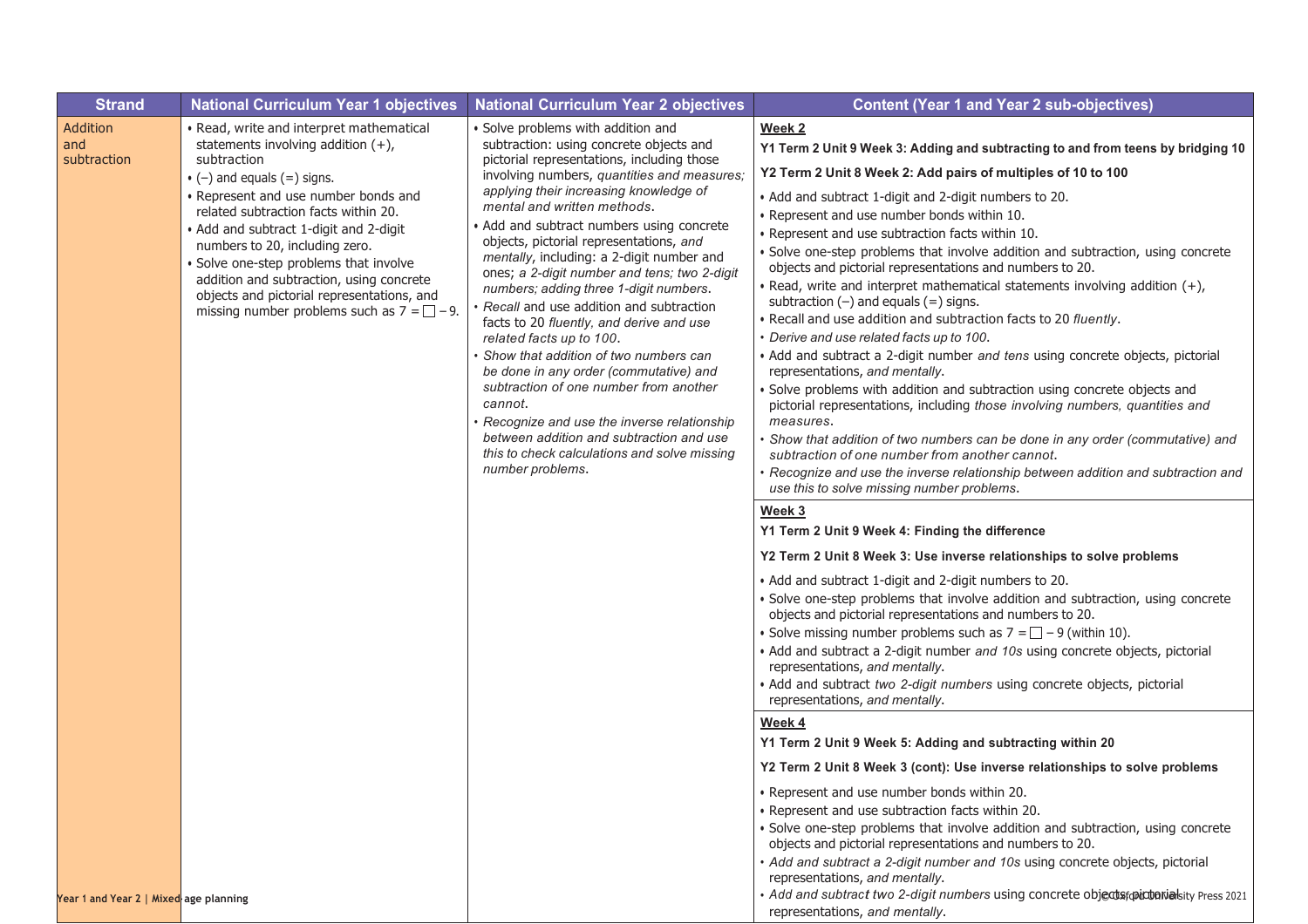| <b>Strand</b>                     | <b>National Curriculum Year 1 objectives</b>                                                                                                                                                       | <b>National Curriculum Year 2 objectives</b>                                                                                                                                                                                                                                                                                                                                                                                                                                                                                                          | <b>Content (Year 1 and Year 2 sub-objectives)</b>                                                                                                                                                                                                                                                                                                                                                                                                                                                                                                                                                                                                                                                                                                                                                                                                                                                                                                                                                                                                                                                                                                                                                                                                                                                                                                                                                                        |
|-----------------------------------|----------------------------------------------------------------------------------------------------------------------------------------------------------------------------------------------------|-------------------------------------------------------------------------------------------------------------------------------------------------------------------------------------------------------------------------------------------------------------------------------------------------------------------------------------------------------------------------------------------------------------------------------------------------------------------------------------------------------------------------------------------------------|--------------------------------------------------------------------------------------------------------------------------------------------------------------------------------------------------------------------------------------------------------------------------------------------------------------------------------------------------------------------------------------------------------------------------------------------------------------------------------------------------------------------------------------------------------------------------------------------------------------------------------------------------------------------------------------------------------------------------------------------------------------------------------------------------------------------------------------------------------------------------------------------------------------------------------------------------------------------------------------------------------------------------------------------------------------------------------------------------------------------------------------------------------------------------------------------------------------------------------------------------------------------------------------------------------------------------------------------------------------------------------------------------------------------------|
| <b>Measurement</b><br>(money)     | • Recognize and know the value of different<br>denominations of coins and notes.                                                                                                                   | • Recognize and use symbols for pounds $(E)$<br>and pence (p); combine amounts to make a<br>particular value.<br>• Find different combinations of coins that<br>equal the same amounts of money.<br>Solve simple problems in a practical context<br>involving addition and subtraction of money<br>of the same unit, including giving change.                                                                                                                                                                                                         | Week <sub>5</sub><br>Y1 Term 2 Unit 8 Week 2: Working with money<br>Y2 Term 2 Unit 9 Week 4: Finding amounts of money and giving change<br>. Recognize and know the value of different denominations of coins and notes.<br>$\bullet$ Recognize and use symbols for pounds (£) and pence (p); combine amounts to<br>make a particular value.<br>• Find different combinations of coins that equal the same amounts of money.<br>• Solve simple problems in a practical context involving addition and subtraction of<br>money of the same unit, including giving change.                                                                                                                                                                                                                                                                                                                                                                                                                                                                                                                                                                                                                                                                                                                                                                                                                                                 |
| Multiplication<br>and<br>division | Solve one-step problems involving<br>multiplication and division, by calculating<br>the answer using concrete objects, pictorial<br>representations and arrays with the support<br>of the teacher. | • Calculate mathematical statements for<br>multiplication and division within the<br>multiplication tables and write them using<br>the multiplication $(x)$ , division $(+)$ and equals<br>$(=)$ signs.<br>Show that multiplication of two numbers<br>can be done in any order (commutative) and<br>division of one number by another cannot.<br>Solve problems involving multiplication and<br>division, using materials, arrays, repeated<br>addition, mental methods, and multiplication<br>and division facts, including problems in<br>contexts. | Week 6<br>Y1 Term 2 Unit 12 Week 8: Solving multiplication from arrays problems<br>Y2 Term 2 Unit 11 Week 6: Multiplication and division fact families<br>· Solve one-step problems involving multiplication by calculating the answer<br>using concrete objects, pictorial representations and arrays with the support of<br>the teacher.<br>• Calculate mathematical statements for multiplication and division within the<br>multiplication tables and write them using the multiplication $(x)$ , division $(+)$ and<br>equals $(=)$ signs.<br>Show that multiplication of two numbers can be done in any order (commutative)<br>and division of one number by another cannot.<br>Week 7<br>Y1 Term 2 Unit 12 Week 9: Solving, practically, division from arrays problems<br>Y2 Term 2 Unit 11 Week 7: Solving problems using multiplication and division,<br>sometimes with remainders<br>· Solve one-step problems involving multiplication and division, by calculating<br>the answer using concrete objects, pictorial representations and arrays with the<br>support of the teacher.<br>· Solve problems involving multiplication and division, using materials and arrays,<br>including problems in contexts.<br>Calculate mathematical statements for multiplication and division within the<br>multiplication tables and write them using the multiplication $(x)$ , division $(+)$ and<br>equals (=) signs. |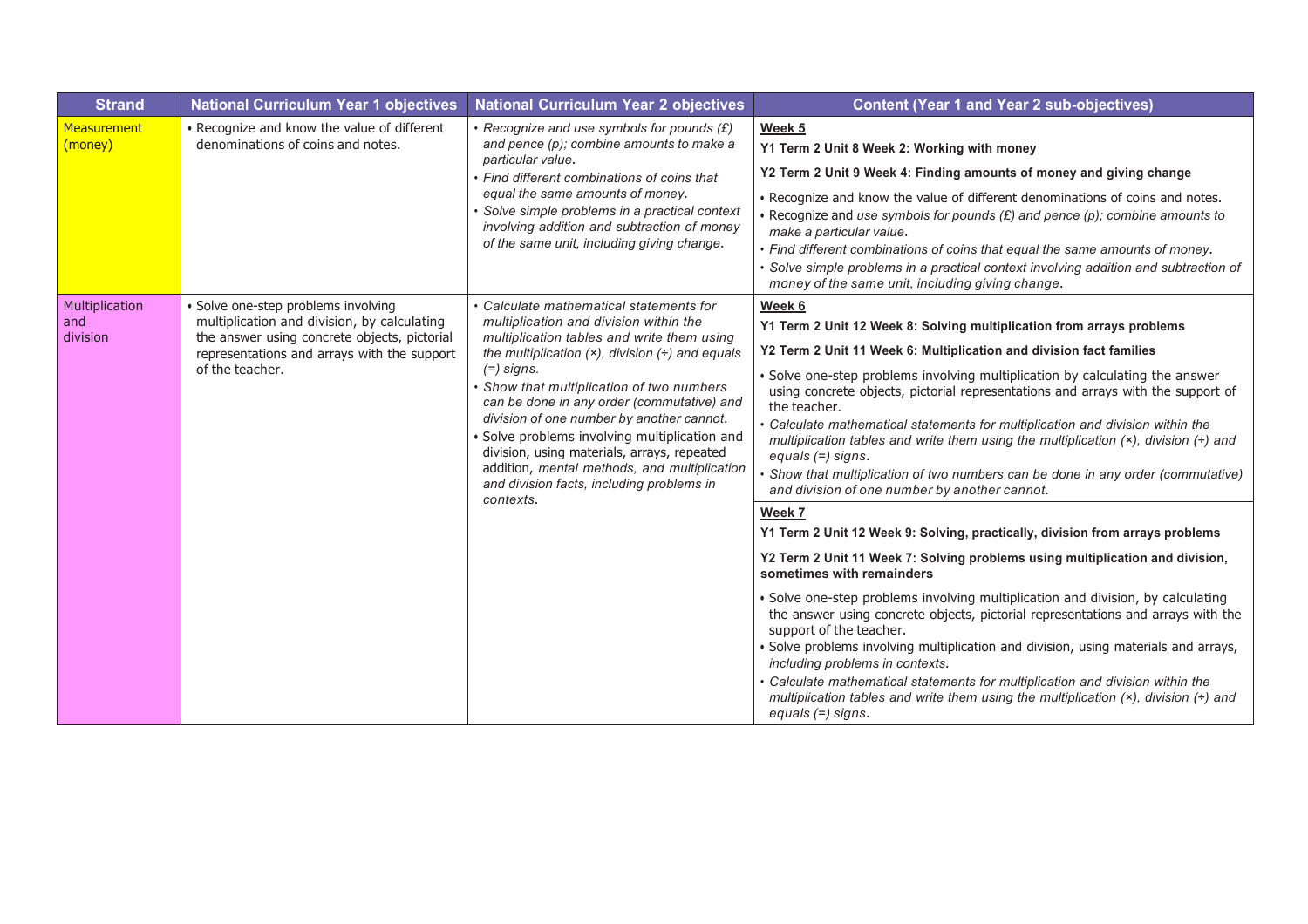| <b>Strand</b>                                                | <b>National Curriculum Year 1 objectives</b>                                                                                                                                                                                        | <b>National Curriculum Year 2 objectives</b>                                                                                                                                                                                                                                                                                                                                                                                                                                                                                                                                                                                                                                                                                                                              | <b>Content (Year 1 and Year 2 sub-objectives)</b>                                                                                                                                                                                                                                                                                                                                                                                                                                                                                                                                                                                                                                                                                             |
|--------------------------------------------------------------|-------------------------------------------------------------------------------------------------------------------------------------------------------------------------------------------------------------------------------------|---------------------------------------------------------------------------------------------------------------------------------------------------------------------------------------------------------------------------------------------------------------------------------------------------------------------------------------------------------------------------------------------------------------------------------------------------------------------------------------------------------------------------------------------------------------------------------------------------------------------------------------------------------------------------------------------------------------------------------------------------------------------------|-----------------------------------------------------------------------------------------------------------------------------------------------------------------------------------------------------------------------------------------------------------------------------------------------------------------------------------------------------------------------------------------------------------------------------------------------------------------------------------------------------------------------------------------------------------------------------------------------------------------------------------------------------------------------------------------------------------------------------------------------|
| Geometry:<br>properties of<br>shapes<br>Statistics (Y2 only) | • Recognize and name common 2D and 3D<br>shapes, including:<br>o 2D shapes, for example, rectangles<br>(including squares), circles and triangles.<br>o 3D shapes, for example, cuboids<br>(including cubes), pyramids and spheres. | • Identify and describe the properties of 3D<br>shapes, including the number of edges,<br>vertices and faces.<br>· Identify 2D shapes on the surface of 3D<br>shapes, (for example, a circle on a cylinder<br>and a triangle on a pyramid).<br>· Identify and describe the properties of 2D<br>shapes, including the number of sides and<br>line symmetry in a vertical line.<br>Compare and sort common 2D and 3D<br>shapes and everyday objects.<br>Interpret and construct simple pictograms,<br>tally charts, block diagrams and simple<br>tables.<br>Ask and answer simple questions by counting<br>the number of objects in each category and<br>sorting the categories by quantity.<br>Ask and answer questions about totalling<br>and comparing categorical data. | Week 8<br>Y1 Term 1 Unit 3 Week 6: Describe and name cubes, cuboids and spheres<br>Y2 Term 2 Unit 13 Week 10: Properties of 2D and 3D shapes<br>• Recognize and name common 3D shapes, including for example, cuboids<br>(including cubes), and spheres.<br>· Recognize and name common 2D shapes, including for example, rectangles<br>(including squares), circles and triangles.<br>· Identify and describe the properties of 3D shapes, including the number of edges,<br>vertices and faces.<br>• Compare and sort common shapes and everyday objects.<br>• Identify 2D shapes as the faces of 3D shapes.<br>• Identify and describe the properties of 2D shapes, including the number of edges<br>and line symmetry in a vertical line. |
|                                                              |                                                                                                                                                                                                                                     |                                                                                                                                                                                                                                                                                                                                                                                                                                                                                                                                                                                                                                                                                                                                                                           | Week 9<br>Y1 Term 1 Unit 3 Week 7: Use rules to sort cubes, cuboids and spheres<br>Y2 Term 2 Unit 10 Week 5: Construct and interpret simple diagrams<br>• Recognize and name common 3D shapes, including for example, cuboids<br>(including cubes), and spheres.<br>• Interpret and construct simple pictograms and block diagrams.<br>• Ask and answer simple questions by counting the number of objects in each<br>category.<br>• Ask and answer questions about categorical data.                                                                                                                                                                                                                                                         |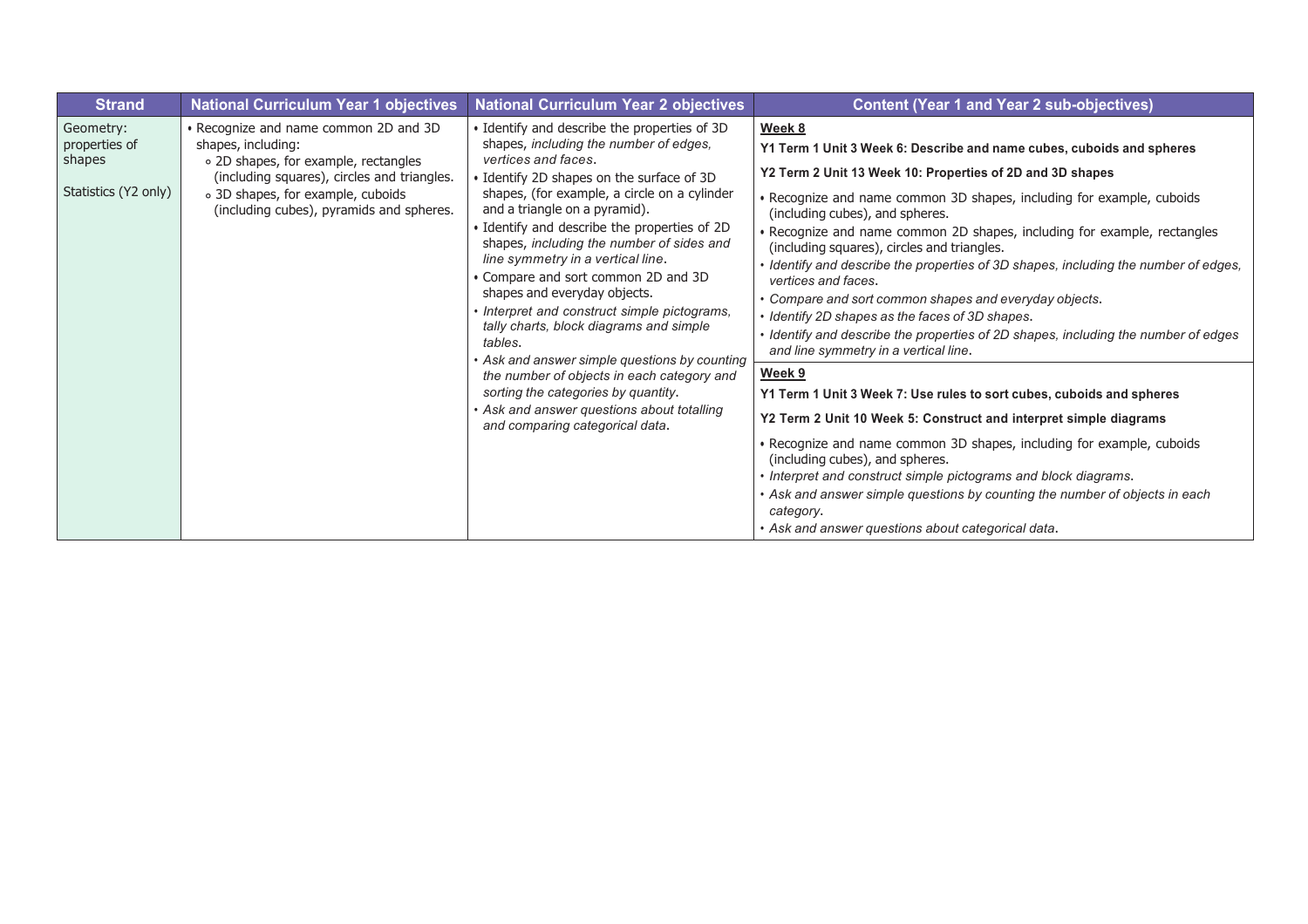| <b>Strand</b> | <b>National Curriculum Year 1 objectives</b>                                                                                                                                                                                                                                                                                                                                                                                                                                                                                                                                                                                                                                                                           | <b>National Curriculum Year 2 objectives</b>                                                                                                                                                                                                                                                                                                                                                                                                                                                                                                                                                                                                                     | <b>Content (Year 1 and Year 2 sub-objectives)</b>                                                                                                                                                                                                                                                                                                                                                                                                                                                                                                                                                                                                                                                                                                                                                                                                                                                                                                                                                                                                                                                                                                                                                                                                                                                                                                                                                                                                                                                                                                                                                                  |
|---------------|------------------------------------------------------------------------------------------------------------------------------------------------------------------------------------------------------------------------------------------------------------------------------------------------------------------------------------------------------------------------------------------------------------------------------------------------------------------------------------------------------------------------------------------------------------------------------------------------------------------------------------------------------------------------------------------------------------------------|------------------------------------------------------------------------------------------------------------------------------------------------------------------------------------------------------------------------------------------------------------------------------------------------------------------------------------------------------------------------------------------------------------------------------------------------------------------------------------------------------------------------------------------------------------------------------------------------------------------------------------------------------------------|--------------------------------------------------------------------------------------------------------------------------------------------------------------------------------------------------------------------------------------------------------------------------------------------------------------------------------------------------------------------------------------------------------------------------------------------------------------------------------------------------------------------------------------------------------------------------------------------------------------------------------------------------------------------------------------------------------------------------------------------------------------------------------------------------------------------------------------------------------------------------------------------------------------------------------------------------------------------------------------------------------------------------------------------------------------------------------------------------------------------------------------------------------------------------------------------------------------------------------------------------------------------------------------------------------------------------------------------------------------------------------------------------------------------------------------------------------------------------------------------------------------------------------------------------------------------------------------------------------------------|
| Measurement   | • Compare, describe and solve practical<br>problems for:<br>o mass/weight (for example, heavy/light,<br>heavier than, lighter than)<br>o time (for example, quicker, slower,<br>earlier, later).<br>• Measure and begin to record the following:<br>∘ mass/weight<br>o time (hours, minutes, seconds).<br>· Sequence events in chronological order<br>using language (for example, before and<br>after, next, first, today, yesterday, tomorrow,<br>morning, afternoon and evening).<br>· Recognize and use language relating to<br>dates, including days of the week, weeks,<br>months and years.<br>. Tell the time to the hour and half past the<br>hour and draw the hands on a clock face to<br>show these times. | • Choose and use appropriate standard<br>units to estimate and measure<br>length/height in any direction (m/cm); mass<br>(kg/g); temperature (°C); capacity (litres/ml)<br>to the nearest appropriate unit, using rulers,<br>scales, thermometers and measuring vessels.<br>• Compare and order lengths, mass.<br>volume/capacity and record the results<br>using $> <$ and $=$ .<br>• Compare and sequence intervals of time.<br>• Tell and write the time to five minutes,<br>including quarter past/to the hour and draw<br>the hands on a clock face to show these<br>times.<br>• Know the number of minutes in an hour and<br>the number of hours in a day. | Week 10<br>Y1 Term 2 Unit 13 Week 10: Measuring mass (weight)<br>Y2 Terms 1 Unit 6 Week 12 Review: Comparing and ordering measurements<br>. Compare, describe and solve practical problems for mass/weight (for example,<br>heavy/light, heavier than, lighter than).<br>• Measure and begin to record mass/weight.<br>• Choose and use appropriate standard units to estimate and measure<br>length/height in any direction (m/cm); mass (kg/g); temperature (°C); capacity<br>(litres/ml) to the nearest appropriate unit, using rulers, scales, thermometers and<br>measuring vessels.<br>• Compare and order lengths, mass, volume/capacity and record the results using<br>$> <$ and $=$ .<br>Week 11<br>Y1 Term 2 Unit 13 Week 11: Time as the duration of events<br>Y2 Term 3 Unit 15 Week 2: Telling the time to 5 minutes<br>• Compare, describe and solve practical problems for time (for example, quicker,<br>slower, earlier, later).<br>• Measure and begin to record time (hours, minutes, seconds).<br>• Sequence events in chronological order using language (for example, before and<br>after, next, first, today, yesterday, tomorrow, morning, afternoon and evening).<br>. Recognize and use language relating to dates, including days of the week,<br>weeks, months and years.<br>• Tell and write the time to the hour and half past the hour, to five minutes,<br>including quarter past/to the hour and draw the hands on a clock face to show<br>these times.<br>• Compare and sequence intervals of time.<br>• Know the number of minutes in an hour and the number of hours in a day |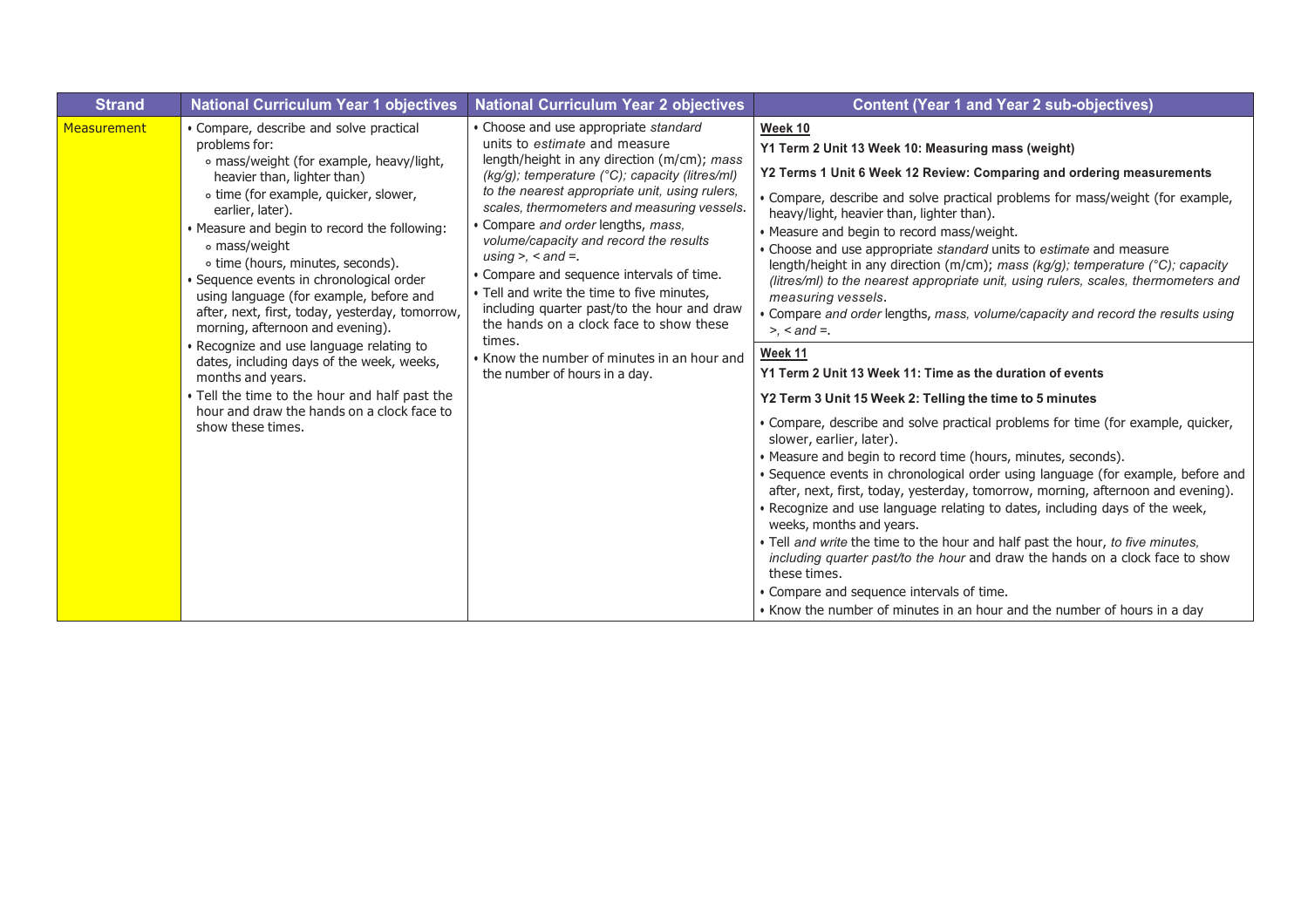| <b>Strand</b>    | <b>National Curriculum Year 1 objectives</b>                                                                                                                                                                 | <b>National Curriculum Year 2 objectives</b>                                                                                                                                                                                                           | <b>Content (Year 1 and Year 2 sub-objectives)</b>                                                                                                                                                                                                                                                                                                                                                                                                                                                                                                                                                                                                                                                                                                                                                                                                                                                                                                                                                                                                                                                                                  |
|------------------|--------------------------------------------------------------------------------------------------------------------------------------------------------------------------------------------------------------|--------------------------------------------------------------------------------------------------------------------------------------------------------------------------------------------------------------------------------------------------------|------------------------------------------------------------------------------------------------------------------------------------------------------------------------------------------------------------------------------------------------------------------------------------------------------------------------------------------------------------------------------------------------------------------------------------------------------------------------------------------------------------------------------------------------------------------------------------------------------------------------------------------------------------------------------------------------------------------------------------------------------------------------------------------------------------------------------------------------------------------------------------------------------------------------------------------------------------------------------------------------------------------------------------------------------------------------------------------------------------------------------------|
| <b>Fractions</b> | • Recognize, find and name a half as one<br>of two equal parts of an object, shape or<br>quantity.<br>• Recognize, find and name a quarter as one<br>of four equal parts of an object, shape or<br>quantity. | . Recognize, find, name and write fractions 1/4,<br>4 and 34 of a length, shape, set of objects or<br>quantity.<br>• Write simple fractions, for example, $\frac{1}{2}$ of 6 =<br>3 and recognize the equivalence of $\frac{3}{4}$ and $\frac{1}{2}$ . | <b>Week 12</b><br>Y1 Term 2 Unit 10 Week 6 (recap): What does a half or a quarter look and feel<br>like?<br>Y2 Term 2 Unit 12 Week 8: Recognizing, finding and naming fractions of area,<br>sets of objects and quantities, and introducing thirds<br>• Recognize, find and name a half as one of two equal parts of an object, shape or<br>quantity.<br>· Recognize, find and name a quarter as one of four equal parts of an object,<br>shape or quantity.<br>. Recognize, find, name and write fractions 1/4, 1/2 and 3/4 of a length, shape, set of<br>objects or quantity.<br>Week 13<br>Y1 Term 2 Unit 10 Week 6 (cont): What does a half or a quarter look and feel<br>like?<br>Y2 Term 2 Unit 12 Week 9: Finding fractions of quantities and learning about<br>equivalence<br>• Recognize, find and name a half as one of two equal parts of an object, shape or<br>quantity.<br>. Recognize, find and name a quarter as one of four equal parts of an object,<br>shape or quantity.<br>• Write simple fractions, for example $\frac{1}{2}$ of 6 = 3 and recognize the equivalence of $\frac{1}{4}$<br>and $\frac{1}{2}$ . |
|                  |                                                                                                                                                                                                              |                                                                                                                                                                                                                                                        |                                                                                                                                                                                                                                                                                                                                                                                                                                                                                                                                                                                                                                                                                                                                                                                                                                                                                                                                                                                                                                                                                                                                    |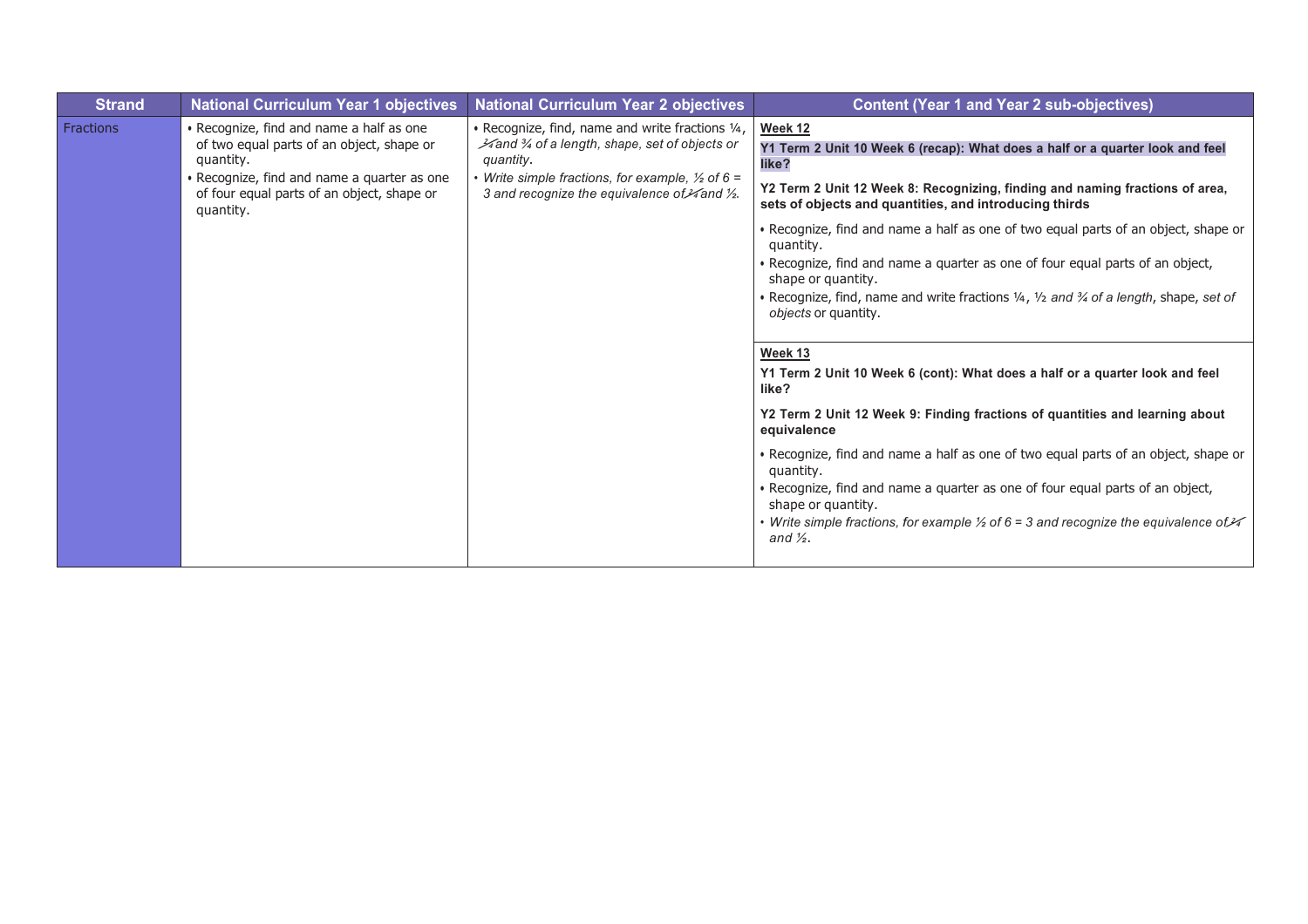| Term <sub>3</sub>                   |                                                                                                                                                                                                                                                                                                                                                                                                                                                                                                                                                    |                                                                                                                                                                                                 |                                                                                                                                                                                                                                                                                                                                                                                                                                                                                                                                                                                                                                                                                                                                                                                                                |
|-------------------------------------|----------------------------------------------------------------------------------------------------------------------------------------------------------------------------------------------------------------------------------------------------------------------------------------------------------------------------------------------------------------------------------------------------------------------------------------------------------------------------------------------------------------------------------------------------|-------------------------------------------------------------------------------------------------------------------------------------------------------------------------------------------------|----------------------------------------------------------------------------------------------------------------------------------------------------------------------------------------------------------------------------------------------------------------------------------------------------------------------------------------------------------------------------------------------------------------------------------------------------------------------------------------------------------------------------------------------------------------------------------------------------------------------------------------------------------------------------------------------------------------------------------------------------------------------------------------------------------------|
| <b>Strand</b>                       | <b>National Curriculum Year 1 objectives</b>                                                                                                                                                                                                                                                                                                                                                                                                                                                                                                       | <b>National Curriculum Year 2 objectives</b>                                                                                                                                                    | <b>Content (Year 1 and Year 2 sub-objectives)</b>                                                                                                                                                                                                                                                                                                                                                                                                                                                                                                                                                                                                                                                                                                                                                              |
| <b>Number</b><br>and<br>place value | • Count to and across 100, forwards and<br>backwards, beginning with 0 or 1, or from<br>any given number.<br>• Count, read and write numbers to 100 in<br>numerals; count in multiples of twos, fives<br>and tens.<br>• Identify and represent numbers using<br>objects and pictorial representations<br>including the number line, and use the<br>language of: equal to, more than, less than<br>(fewer), most, least.<br>• Read and write numbers from 1 to 20 in<br>numerals and words.<br>• Given a number, identify one more and one<br>less. | • Identify, represent and estimate numbers<br>using different representations, including<br>the number line.<br>• Compare and order numbers from 0 up to<br>100; use $\le$ , $>$ and $=$ signs. | Week 1<br>Y1 Term 3 Unit 14 Week 1: Developing flexible counting and number ordering to<br>100<br>Y2 Term 3 Unit 14 Week 1: Order and compare 2-digit numbers<br>• Read and write numbers from 1 to 20 in words.<br>. Count to and across 100, forwards, beginning from any given number.<br>• Count back from any given number up to 100.<br>· Identify and represent numbers using objects and pictorial representations,<br>including the number line.<br>• Use the language of: equal to, more than, less than (fewer), most, least.<br>· Given a number, identify one more.<br>• Given a number, identify one less.<br>• Identify, represent and estimate numbers using different representations,<br>including the number line.<br>• Compare and order numbers from 0 up to 100, using <, > and = signs. |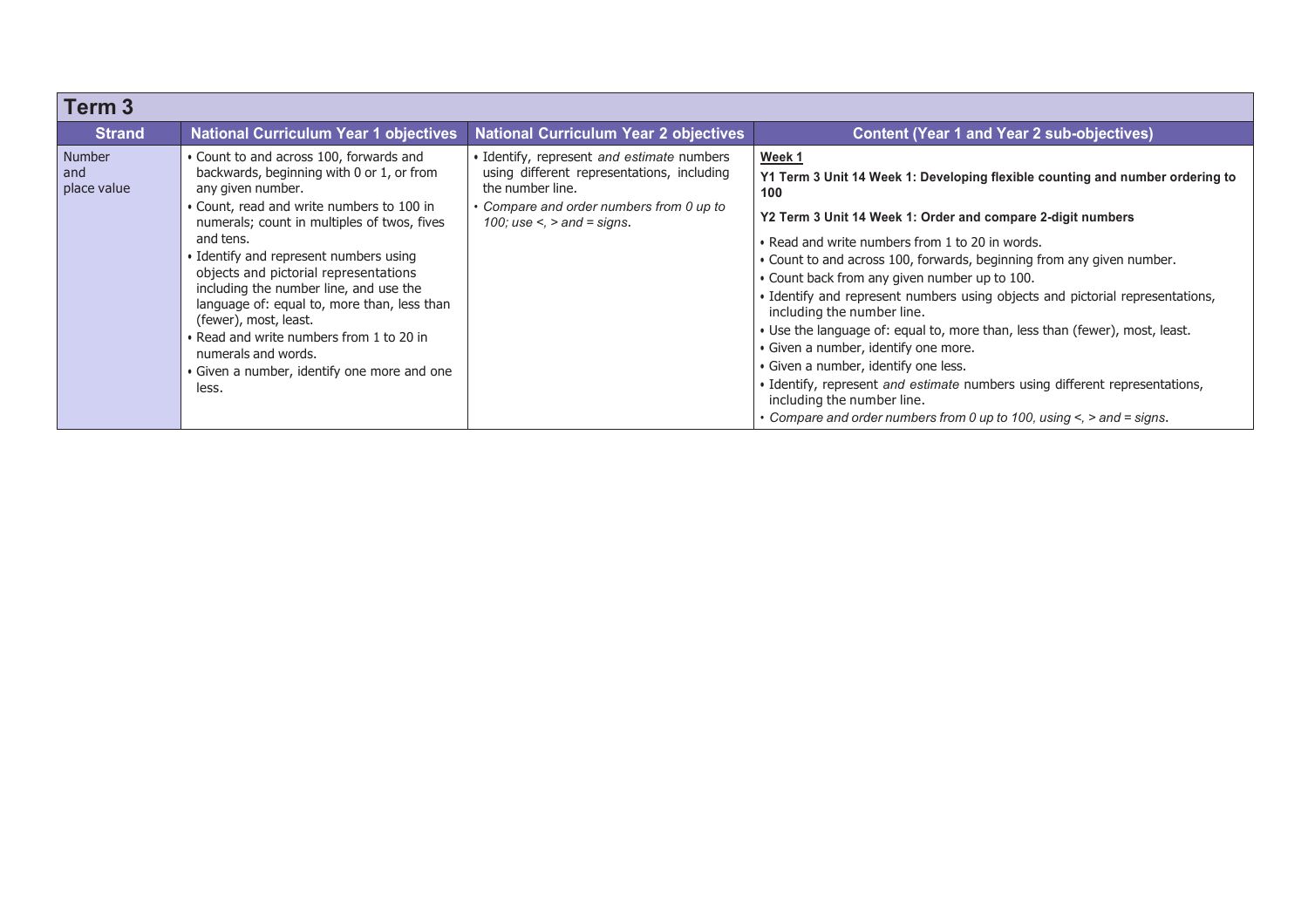| <b>Strand</b>                         | <b>National Curriculum Year 1 objectives</b>                                                                                                                                                                                                                                                                                                                                                                                                                                          | <b>National Curriculum Year 2 objectives</b>                                                                                                                                                                                                                                                                                                                                                                                                                                                                                                                                                                                                                                                                                                                                                                                                                                                                               | <b>Content (Year 1 and Year 2 sub-objectives)</b>                                                                                                                                                                                                                                                                                                                                                                                                                                                                                                                                                                                                                                                                                                                                                                                                                                                                                                                                                                                                                                                                                                                                                                                                                                                                                                                                                                                                                                                                                                                                                                                                                                                                                                                                                                                                                                                                                                                                                                                                                             |
|---------------------------------------|---------------------------------------------------------------------------------------------------------------------------------------------------------------------------------------------------------------------------------------------------------------------------------------------------------------------------------------------------------------------------------------------------------------------------------------------------------------------------------------|----------------------------------------------------------------------------------------------------------------------------------------------------------------------------------------------------------------------------------------------------------------------------------------------------------------------------------------------------------------------------------------------------------------------------------------------------------------------------------------------------------------------------------------------------------------------------------------------------------------------------------------------------------------------------------------------------------------------------------------------------------------------------------------------------------------------------------------------------------------------------------------------------------------------------|-------------------------------------------------------------------------------------------------------------------------------------------------------------------------------------------------------------------------------------------------------------------------------------------------------------------------------------------------------------------------------------------------------------------------------------------------------------------------------------------------------------------------------------------------------------------------------------------------------------------------------------------------------------------------------------------------------------------------------------------------------------------------------------------------------------------------------------------------------------------------------------------------------------------------------------------------------------------------------------------------------------------------------------------------------------------------------------------------------------------------------------------------------------------------------------------------------------------------------------------------------------------------------------------------------------------------------------------------------------------------------------------------------------------------------------------------------------------------------------------------------------------------------------------------------------------------------------------------------------------------------------------------------------------------------------------------------------------------------------------------------------------------------------------------------------------------------------------------------------------------------------------------------------------------------------------------------------------------------------------------------------------------------------------------------------------------------|
| <b>Addition</b><br>and<br>subtraction | • Read, write and interpret mathematical<br>statements involving addition $(+)$ ,<br>subtraction $(-)$ and equals $(=)$ signs.<br>• Represent and use number bonds and<br>related subtraction facts within 20.<br>• Add and subtract 1-digit and 2-digit<br>numbers to 20, including zero.<br>· Solve one-step problems that involve<br>addition and subtraction, using concrete<br>objects and pictorial representations, and<br>missing number problems such as $7 = \square - 9$ . | · Solve problems with addition and<br>subtraction:<br>• using concrete objects and pictorial<br>representations, including those involving<br>numbers, quantities and measures<br>o applying their increasing knowledge of<br>mental and written methods.<br>• Recall and use addition and subtraction<br>facts to 20 fluently, and derive and use<br>related facts up to 100.<br>• Add and subtract numbers using concrete<br>objects, pictorial representations, and<br>mentally, including:<br>o a 2-digit number and ones<br>o a 2-digit number and tens<br>o two 2-digit numbers<br>o adding three 1-digit numbers.<br>• Show that addition of two numbers can<br>be done in any order (commutative) and<br>subtraction of one number from another<br>cannot.<br>· Recognize the inverse relationship between<br>addition and subtraction and use this<br>to check calculations and solve missing<br>number problems. | Week 2<br>Y1 Term 3 Unit 15 Week 2: Deepening addition and subtraction strategies<br>Y2 Term 3 Unit 16 Week 3: Developing addition and subtraction strategies<br>• Add and subtract 1-digit and 2-digit numbers to 20.<br>• Read, write and interpret mathematical statements involving addition $(+)$ ,<br>subtraction $(-)$ and equals $(=)$ signs.<br>• Represent and use number bonds within 20.<br>• Represent and use subtraction facts within 20.<br>· Solve one-step problems that involve addition and subtraction, using concrete<br>objects and pictorial representations and numbers to 20.<br>· Recall and use addition and subtraction facts to 20 fluently.<br>· Derive and use related facts up to 100.<br>· Add and subtract 2-digit numbers using concrete objects, pictorial<br>representations, and mentally.<br>· Solve problems with addition and subtraction by applying increasing knowledge<br>of mental and written methods.<br>• Recognize and use the inverse relationship between addition and subtraction and<br>use this to check calculations.<br>Week 3<br>Y1 Term 3 Unit 15 Week 3: Solving change-unknown problems<br>Y2 Term 3 Unit 21 Week 8: Problem solving using additive reasoning<br>• Solve missing number problems such as $7 = \square - 9$ (within 20).<br>. Read, write and interpret mathematical statements involving addition (+),<br>subtraction $(-)$ and equals $(=)$ signs.<br>• Represent and use number bonds within 20.<br>• Represent and use subtraction facts within 20.<br>• Add and subtract 1-digit and 2-digit numbers to 20, including zero.<br>. Recall and use addition and subtraction facts to 20 fluently.<br>• Derive and use related facts up to 100.<br>• Add and subtract two 2-digit numbers using concrete objects, pictorial<br>representations, and mentally.<br>· Solve problems with addition and subtraction by applying knowledge of mental<br>and written methods.<br>· Recognize and use the inverse relationship between addition and subtraction and<br>use this to check calculations. |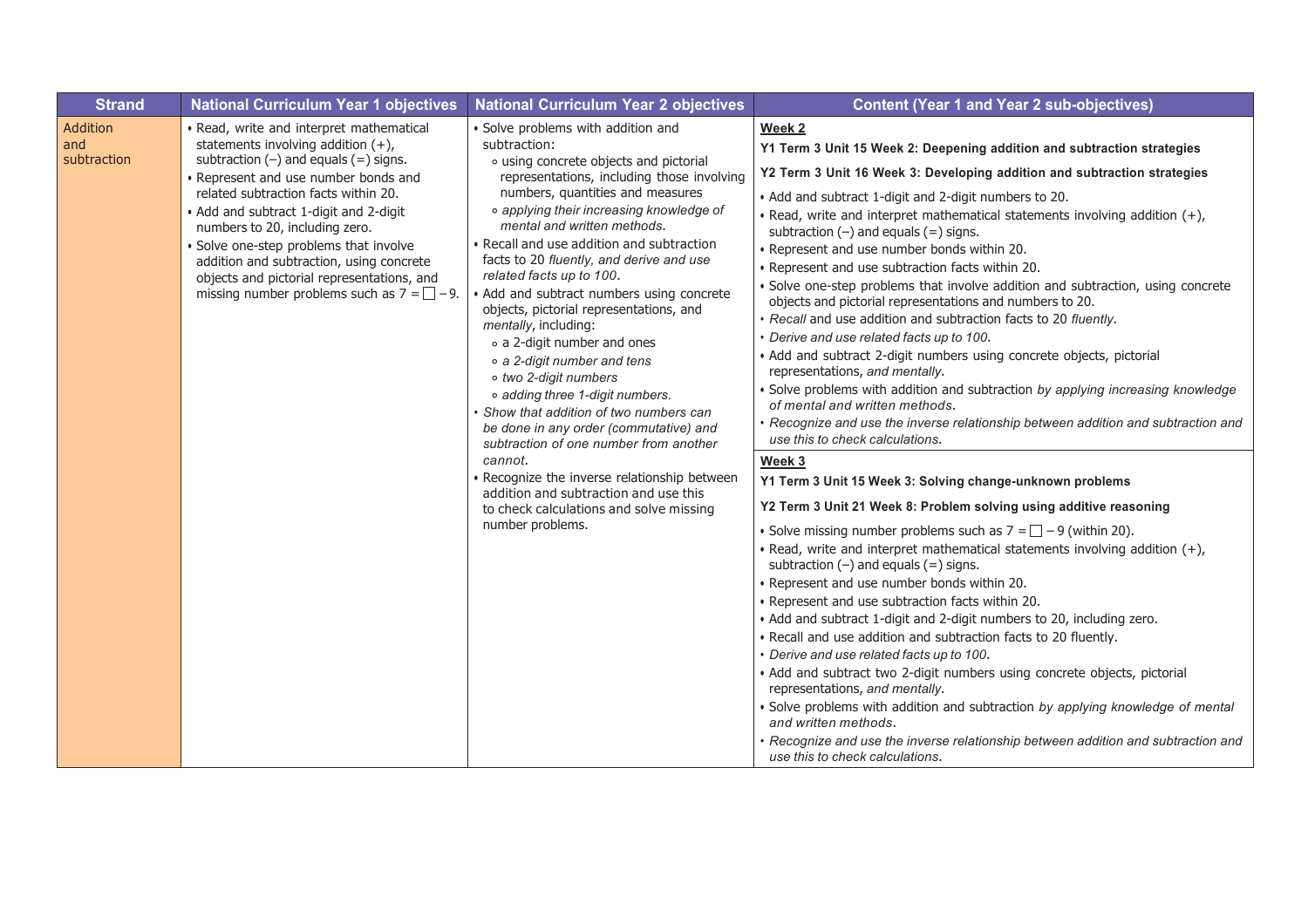| <b>Strand</b>                             | <b>National Curriculum Year 1 objectives</b>                                                                                                                                                                                        | <b>National Curriculum Year 2 objectives</b>                                                                                                                                                                                                                                                                                                                                                                                                       | <b>Content (Year 1 and Year 2 sub-objectives)</b>                                                                                                                                                                                                                                                                                                                                                                                                                                                                                                                                                                                                                                                       |
|-------------------------------------------|-------------------------------------------------------------------------------------------------------------------------------------------------------------------------------------------------------------------------------------|----------------------------------------------------------------------------------------------------------------------------------------------------------------------------------------------------------------------------------------------------------------------------------------------------------------------------------------------------------------------------------------------------------------------------------------------------|---------------------------------------------------------------------------------------------------------------------------------------------------------------------------------------------------------------------------------------------------------------------------------------------------------------------------------------------------------------------------------------------------------------------------------------------------------------------------------------------------------------------------------------------------------------------------------------------------------------------------------------------------------------------------------------------------------|
| Geometry:<br>properties<br>of shapes      | • Recognize and name common 2D and 3D<br>shapes, including:<br>o 2D shapes, for example, rectangles<br>(including squares), circles and triangles.<br>o 3D shapes, for example, cuboids<br>(including cubes), pyramids and spheres. | • Identify and describe the properties of 3D<br>shapes, including the number of edges,<br>vertices and faces.<br>· Identify 2D shapes on the surface of 3D<br>shapes, (for example, a circle on a cylinder<br>and a triangle on a pyramid).<br>Identify and describe the properties of 2D<br>shapes, including the number of sides and<br>line symmetry in a vertical line.<br>• Compare and sort common 2D and 3D<br>shapes and everyday objects. | Week 4<br>Y1 Term 3 Unit 16 Week 4: Properties of shapes<br>Y2 Term 2 Unit 13 Week 10 (recap): Properties of 2D and 3D shapes<br>· Recognize and name common 3D shapes, including pyramids.<br>• Recognize and name common 2D shapes, including for example, rectangles<br>(including squares), circles, hexagons and triangles.<br>· Identify and describe the properties of 3D shapes, including the number of edges,<br>vertices and faces.<br>• Compare and sort common shapes and everyday objects.<br>• Identify 2D shapes as the faces of 3D shapes.<br>I dentify and describe the properties of 2D shapes, including the number of edges<br>and line symmetry in a vertical line.               |
| Geometry:<br>position<br>and<br>direction | · Describe position, direction and movement,<br>including whole, half, quarter and three-<br>quarter turns.                                                                                                                         | • Order and arrange combinations of<br>mathematical objects in patterns and<br>sequences.<br>• Use mathematical vocabulary to describe<br>position, direction and movement,<br>including movement in a straight line and<br>distinguishing between rotation as a turn<br>and in terms of right angles for quarter, half<br>and three-quarter turns (clockwise and anti-<br>clockwise).                                                             | Week 5<br>Y1 Term 2 Unit 11 Week 7: Respond to and use the language of position,<br>direction and movement<br>Y2 Term 3 Unit 18 Week 5: Pattern, position and direction<br>• Describe position and direction.<br>. Describe movement including whole, half, quarter and three-quarter turns.<br>• Order and arrange combinations of mathematical objects in patterns and<br>sequences.<br>Use mathematical vocabulary to describe position, direction and movement in a<br>straight line.<br>· Use mathematical vocabulary to describe movement, distinguishing between<br>rotation as a turn and in terms of right angles for quarter, half and three-quarter<br>turns (clockwise and anti-clockwise). |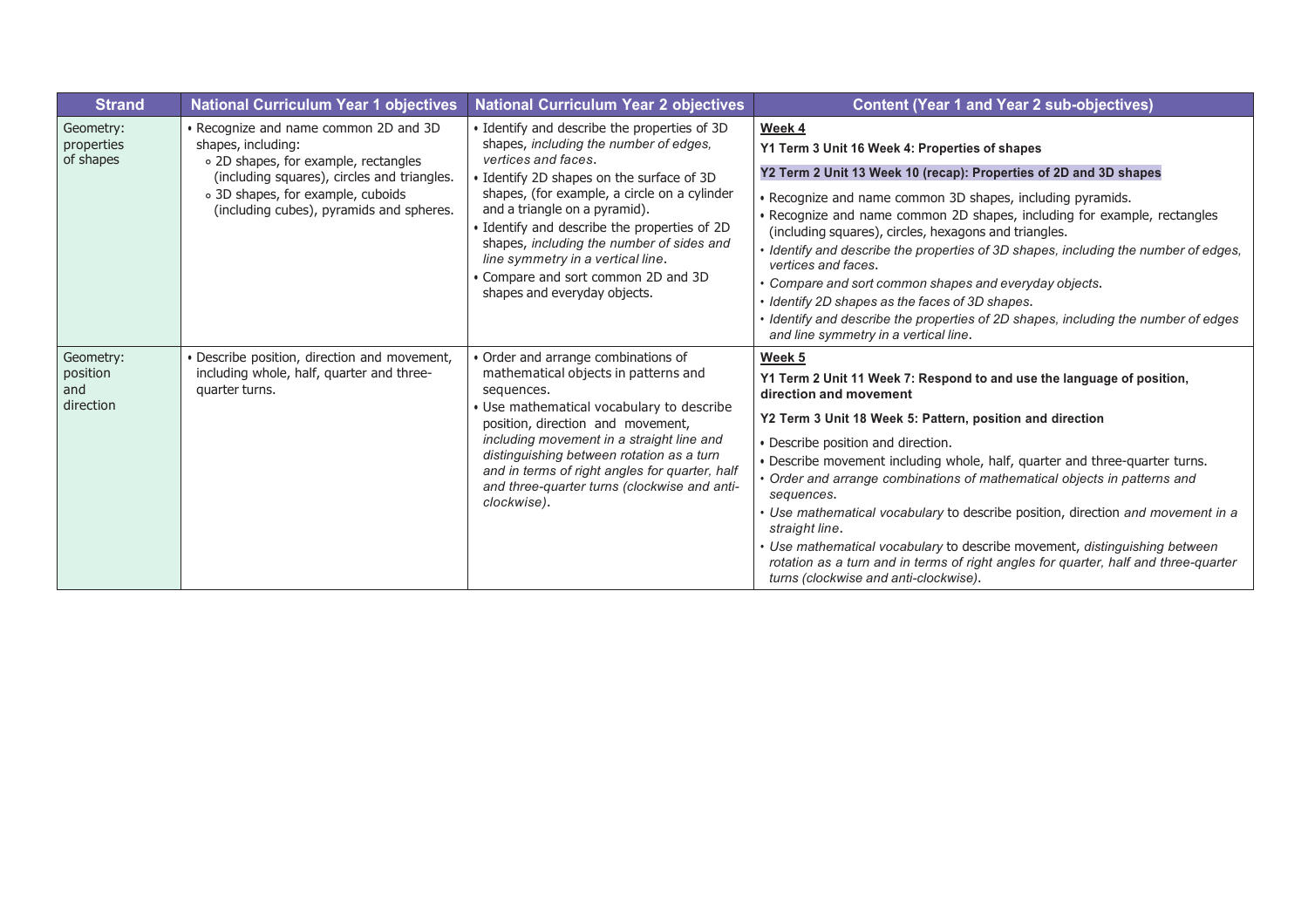| <b>Strand</b>                     | <b>National Curriculum Year 1 objectives</b>                                                                                                                                                         | <b>National Curriculum Year 2 objectives</b>                                                                                                                                                           | <b>Content (Year 1 and Year 2 sub-objectives)</b>                                                                                                                                                                                                                                                                                                                                                                                                                                                                                                              |
|-----------------------------------|------------------------------------------------------------------------------------------------------------------------------------------------------------------------------------------------------|--------------------------------------------------------------------------------------------------------------------------------------------------------------------------------------------------------|----------------------------------------------------------------------------------------------------------------------------------------------------------------------------------------------------------------------------------------------------------------------------------------------------------------------------------------------------------------------------------------------------------------------------------------------------------------------------------------------------------------------------------------------------------------|
| Multiplication<br>and<br>division | · Solve one-step problems involving<br>multiplication and division, by calculating<br>the answer using concrete objects, pictorial<br>representations and arrays with the support<br>of the teacher. | · Solve problems involving multiplication and<br>division, using materials, arrays, repeated<br>addition, mental methods, and multiplication<br>and division facts, including problems in<br>contexts. | Week 6<br>Y1 Term 3 Unit 18 Week 7: Solving multiplication problems using arrays<br>Y2 Term 3 Unit 17 Week 4: Using grouping and sharing to solve problems<br>· Solve one-step problems involving multiplication by calculating the answer<br>using concrete objects, pictorial representations and arrays with the support of<br>the teacher.<br>Solve problems involving multiplication and division, using materials, arrays,<br>mental methods, and multiplication and division facts, including problems in<br>contexts.                                  |
|                                   |                                                                                                                                                                                                      |                                                                                                                                                                                                        | Week 7                                                                                                                                                                                                                                                                                                                                                                                                                                                                                                                                                         |
|                                   |                                                                                                                                                                                                      |                                                                                                                                                                                                        | Y1 Term 3 Unit 18 Week 8: Solving multiplication and division problems<br>Y2 Term 3 Unit 22 Week 9: Identifying equal and unequal number sentences                                                                                                                                                                                                                                                                                                                                                                                                             |
|                                   |                                                                                                                                                                                                      |                                                                                                                                                                                                        | · Solve one-step problems involving multiplication by calculating the answer<br>using concrete objects, pictorial representations and arrays with the support of<br>the teacher.<br>Solve one-step problems involving division by calculating the answer using<br>concrete objects, pictorial representations and arrays with the support of the<br>teacher.<br>Solve problems involving multiplication and division, using materials, arrays,<br>repeated addition, mental methods, and multiplication and division facts,<br>including problems in contexts. |
|                                   |                                                                                                                                                                                                      |                                                                                                                                                                                                        | Week 8                                                                                                                                                                                                                                                                                                                                                                                                                                                                                                                                                         |
|                                   |                                                                                                                                                                                                      |                                                                                                                                                                                                        | Y1 Term 3 Unit 18 Week 8 (cont): Solving multiplication and division problems<br>Y2 Term 3 Unit 22 Week 10: Solving simple scaling problems                                                                                                                                                                                                                                                                                                                                                                                                                    |
|                                   |                                                                                                                                                                                                      |                                                                                                                                                                                                        | · Solve one-step problems involving multiplication by calculating the answer<br>using concrete objects, pictorial representations and arrays with the support of<br>the teacher.<br>Solve one-step problems involving division by calculating the answer using<br>concrete objects, pictorial representations and arrays with the support of the<br>teacher.<br>Solve problems involving multiplication and division, using materials, arrays,<br>repeated addition, mental methods, and multiplication and division facts,<br>including problems in contexts. |